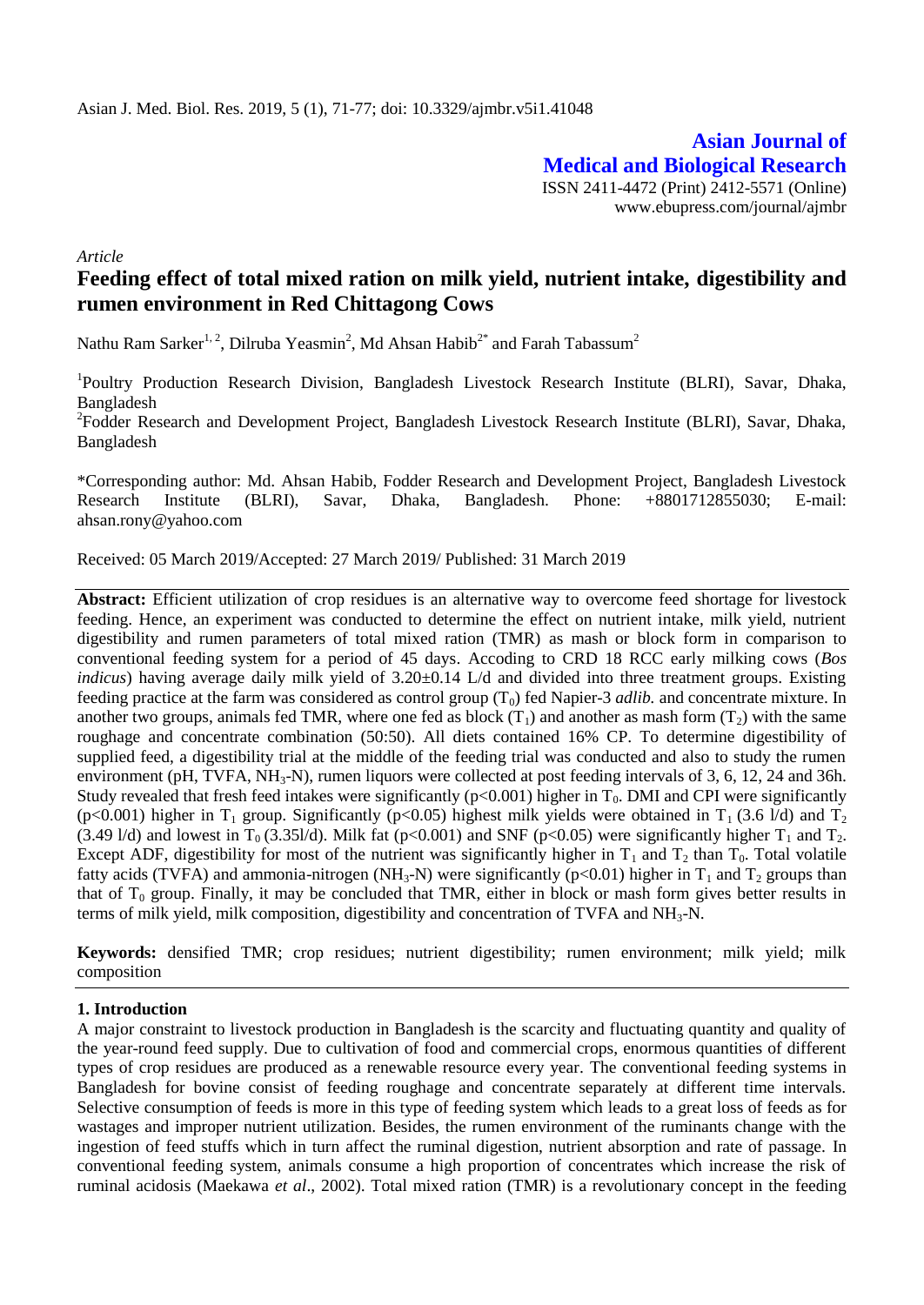and delivering the nutrients to the bovines. TMR is the best way for balancing the feed for the animals and improve the nutrient utilization, resulting in optimum productive and reproductive performance of the animals. TMR diets have often been attributed to a ruminal steady state condition, stabilize rumen fermentation pattern and improve energy and protein utilization in the rumen (Coppock *et al*., 1981). The merits of total mixed ration are related to the enhancement of utilization of low grade roughages, provides uniform feed intake, and reduces feed wastage, a stable environment for rumen fermentation, minimal fermentation losses and fluctuation in release of ammonia (Rao *et al*., 2014). Among various available feed resources, maize (*Zea mays*) cob can be considered to be one of the important potential crop residues available for ruminants feeding in country. The major residues obtained from this crop are maize husk, stover and which may be used as alternative feed resources for ruminants, especially during dry season. This study was conducted to know the effect of maize stover based TMR on nutrient intake, milk yield, milk composition, nutrient utilization and rumen environment on Red Chittagong cows.

#### **2. Materials and Methods**

### **2.1. Location and duration of experiment**

This experiment was conducted at Bangladesh Livestock Research Institute (BLRI), Savar, Dhaka for a period of 45 days from  $23^{\text{rd}}$  June to  $6^{\text{th}}$  August, 2017.

#### **2.2. Experimental design and chemical composition of feed**

According to CRD, eighteen early lactating Red Chittagong Cattle (RCC) cows having initial average body weight of 265±10.87 kg and 4.5% FCM yielded daily average of 3.20±0.14 L milk were selected and divided randomly into three treatment groups having six cows in each. Existing feeding practice at the farm was considered as control group  $(T_0)$ . In another two groups, animals fed TMR (50% roughages: 50% concentrate), where one fed as block  $(T_1)$  and another as mash form  $(T_2)$  with the same combination of roughage and concentrate. All diets contained 16% CP (Table 1) The animals in control group were offered a conventional ration comprising of 22.0 kg Napier Hybrid green grass and 3.0kg concentrate mixture while the animals in treatment groups were fed TMR comprising of chopped maize stover and concentrate in 50:50 proportions according to their nutrient requirements. The dry matter (DM), crude protein (CP), organic matter (OM), neutral detergent fibre (NDF), acid detergent fibre (ADF), and ash contents were 90.21,16.9, 91.01, 55.55, 23.11 and 12.67 percent, respectively in the concentrate mixture of  $T_0$ , 42.88, 15.59,81.4,45.54,45.41and 18.6 percent, respectively in  $T_1$  and 43.01,.88, 15.64,80.17,54.88, 45.54 and 19.83 percent, respectively in  $T_2$ . All the experimental animals were stall fed with zero grazing. Always fresh, clean and safe drinking water was supplied to the animals.

| <b>Feed Ingredient</b>       | $DM\%$    | CP%   | in<br>Amount   | <b>Amount in 100</b> | <b>Amount in 100</b>     |
|------------------------------|-----------|-------|----------------|----------------------|--------------------------|
|                              |           |       | 100 kg $(T_0)$ | $kg(T_1)$            | $kg(T_2)$                |
| <b>BLRI</b> Napier-3         | 20.39     | 9.4   | 70             |                      | $\overline{\phantom{a}}$ |
| Maize stover                 | 88.96     | 5.72  |                | 50                   | 50                       |
| Wheat bran                   | 87.43     | 15.06 | 5              | 8                    | 8                        |
| Kheshari bran                | 86.55     | 12.22 | 5              | 4                    | $\overline{4}$           |
| Soybean meal                 | 85.78     | 44.13 | 17             | 25                   | 25                       |
| Molasses                     | 80.19     | 5.2   |                | 10                   | 10                       |
| Salt                         | 99.50     |       | 0.5            | 0.5                  | 0.5                      |
| <b>DCP</b>                   | 98.01     |       | 2.5            | 2.5                  | 2.5                      |
| DM(%Fresh basis) in diet     |           |       | 40.55          | 42.88                | 43.01                    |
| $CP(% )$ in diet             |           |       | 15.45          | 15.59                | 15.64                    |
| ME req.(MJ/Day/Animal)       |           |       | 45.55          | 44.78                | 44.11                    |
| ME supp.(MJ/Day/Animal)      |           |       | 48.47          | 48.23                | 48.30                    |
| %DM Basis                    |           |       |                |                      |                          |
|                              | <b>OM</b> | Ash   | ADF            | <b>NDF</b>           |                          |
| <b>BLRI</b> Napier-3         | 89.13     | 10.87 | 47.77          | 68.42                |                          |
| Concentrate mixture of $T_0$ | 91.01     | 12.67 | 23.11          | 55.55                |                          |
| $T_1$                        | 81.4      | 18.6  | 45.41          | 45.54                |                          |
| T <sub>2</sub>               | 80.17     | 19.83 | 45.54          | 54.88                |                          |

#### **Table 1. Nutrient and dietary composition.**

DM- Dry matter; CP- Crude protein; ME- Metabolisable energy; MJ- Mega Joule DCP- Di calcium phosphate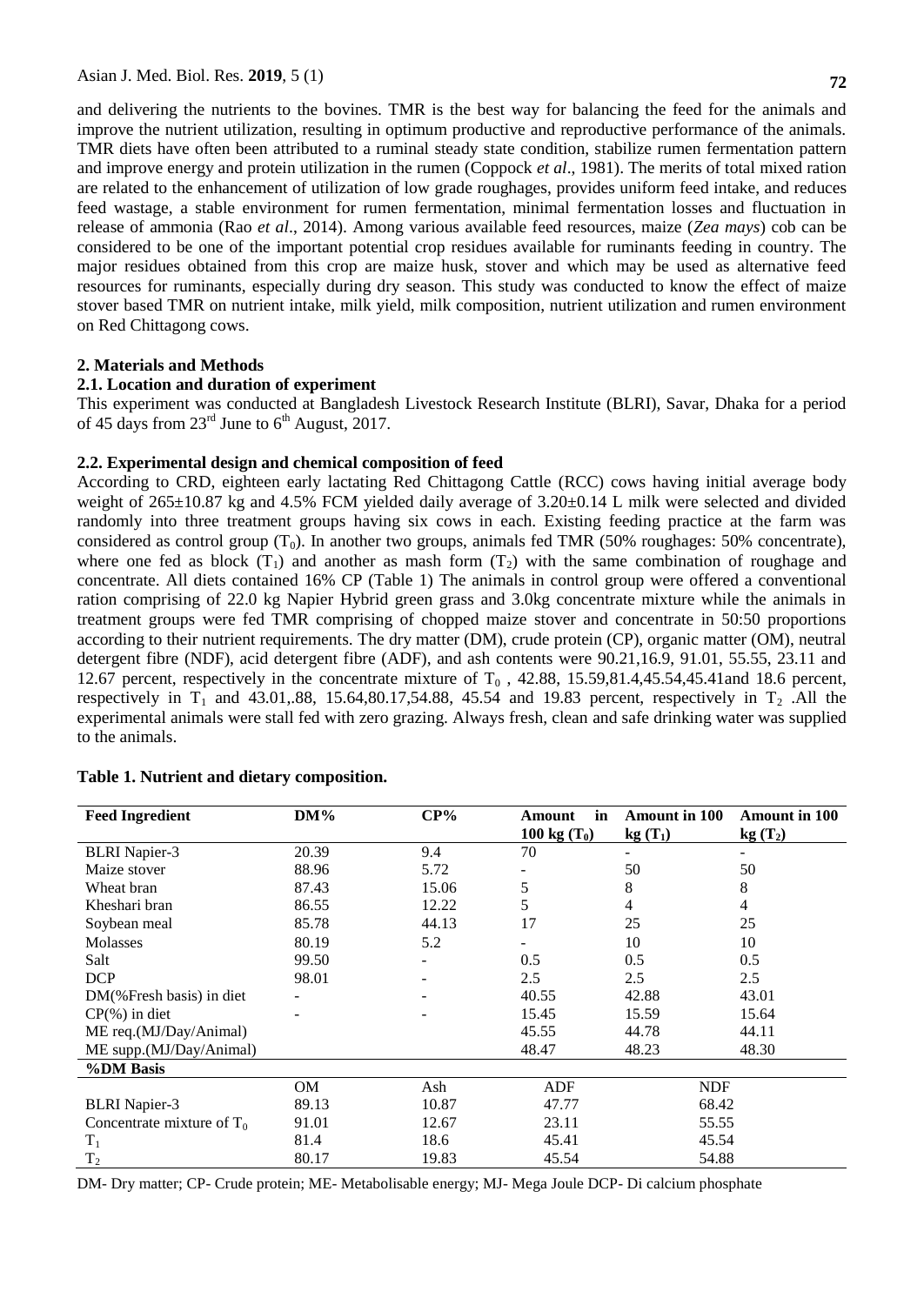# **2.3. Digestibility trial**

In order to determine digestibility of supplied feed, a conventional digestibility trial at the middle of the feeding trial was conducted having 7 days collection periods. During that period, daily feed intake, feces and urine voided were recorded and collected individually. At the end of the collection period the feces were composites together and then proximate components of each of the samples were analyzed in Animal Nutrition Laboratory at

# **2.4. Chemical analysis**

BLRI.

The feed samples, leftover and faeces were analyzed by the method of (AOAC, 2007) for determination of DM, CP, OM and Ash, while, ADF and NDF by (Van Soest *et al*., 1991). All the samples were analyzed in duplicate and mean values were recorded. Milk samples were collected from each cow at 7 days interval and were analyzed for fat, protein, lactose and SNF contents by milk analyzer (Lactostar, Funk Gurbar).

# **2.5. Rumen liquor collection**

At the end of the trial, rumen liquor was collected at the intervals of 3, 6, 12, 24 and 36 hours after feeding by using stomach tube having 0.15mm internal diameter and 150cm long plastic tube. The stomach tube was moistened and animal's mouth was opened by placing thumb in the region without teeth. The tube was then passed over the back of tongue and enters into the esophagus. A vacuum pump was used to apply suction to draw ruminal fluid. The fluid was obtained by lowering the animals head until fluid runs from the tube. Approximately, 150 ml of rumen liquor was collected from two animals in each group. The sucked fluid was filtered by a cheese cloth. The  $p^H$  was measured immediately after collection, using the digital  $P^H$  meter. Then, samples were stored at -18 °C for subsequent laboratory analysis. Total volatile fatty acids (TVFAs), ammonia nitrogen (NH<sub>3</sub>-N) were also measured from the samples collected from those hours.

# **2.6. Statistical analysis**

The data were analyzed using the SPSS 17.0 statistical program. Duncan's Multiple Range Test (DMRT) was also done to compare the treatment means for different parameters.

# **3. Results**

### **3.1. Feed intake and nutrient digestibility**

Fresh feed intake in  $T_0$  was significantly higher (Table 1). Results also show that  $T_1$  significantly increased total DM and CP intake. CP intake differed significantly (p<0.001) among animals of different treatment groups. Highest CP intake was observed in animals of  $T_1$  group fed TMR block. Though, animals of all treatment groups were supplied diet containing same % of CP, but variation of CP intake could be due to variation of DM intake from diet. Digestibility of proximate components and fiber fractions in feed supplied to animals of different groups are also presented here (Table 2) which shows to have significant differences of DM, CP, OM,  $(p<0.01)$ and ash and NDF  $(p<0.001)$  digestibility among treatment groups. In all cases, digestibility of the said components in supplied feed was significantly higher in  $T_1$  except those of ash and NDF digestibility, obtained higher in T<sub>2</sub>. On the other hand, ADF digestibility did not differ significantly among different treatment groups. However, the differences of nutrients digestibility between  $T_1$  and  $T_2$  were not significant.

|  | Table 2. Feed intake and nutrient digestibility for different treatment group. |
|--|--------------------------------------------------------------------------------|
|--|--------------------------------------------------------------------------------|

| <b>Parameter</b>                  | $T_0$                  | $T_{1}$                | T <sub>2</sub>              | <b>Significance level</b> |
|-----------------------------------|------------------------|------------------------|-----------------------------|---------------------------|
| Feed Intake (kg/day)              |                        |                        |                             |                           |
| Fresh feed intake                 | $24.93^{\circ}$ ±0.008 | $14.40^b \pm 0.02$     | $14.01^{\circ}$ ±0.08       | ***                       |
| <b>Nutrient Intake (kg/day)</b>   |                        |                        |                             |                           |
| DMI                               | $4.49^{\circ}$ + 0.001 | $5.07^{\circ}$ + 0.07  | $4.91^b \pm 0.02$           | ***                       |
| <b>CPI</b>                        | $0.72^{\circ}$ + 0.00  | $0.8^a + 0.00$         | $0.78^b \pm 0.004$          | ***                       |
| DMI on % live wt                  | $1.97 \pm 0.22$        | $2.44 \pm 0.39$        | $2.16 \pm 0.15$             | <b>NS</b>                 |
| <b>Nutrient Digestibility (%)</b> |                        |                        |                             |                           |
| DM                                | $53.45^b \pm 1.98$     | $64.60^a \pm 1.14$     | $61.46^a \pm 2.11$          | $***$                     |
| CP                                | $66.28^{b} \pm 2.19$   | $76.46^{\circ}$ + 9867 | $72.83^{\circ}+1.96$        | $***$                     |
| <b>OM</b>                         | $55.55^b \pm 1.83$     | $66.09^{\circ}+1.12$   | $61.4^a + 2.22$             | $***$                     |
| Ash                               | $38.94^b \pm 3.59$     | $58.06^{\circ}+2.04$   | $61.4^a + 2.22$             | ***                       |
| ADF                               | $63.45 \pm 2.92$       | $69.3 \pm 1.77$        | $67.94 + 2.57$              | <b>NS</b>                 |
| <b>NDF</b>                        | $52.38^b \pm 1.58$     | $56.77^b \pm 1.29$     | $64.98^{\mathrm{a}} + 1.99$ | ***                       |

DMI-Dry matter intake; CPI- Crude protein intake, LW-Live weight of animal; NS-non significant (p>0.05), \*\*\*-p<0.001 means with uncommon superscript within the same row differed significantly  $(p<0.01)$ .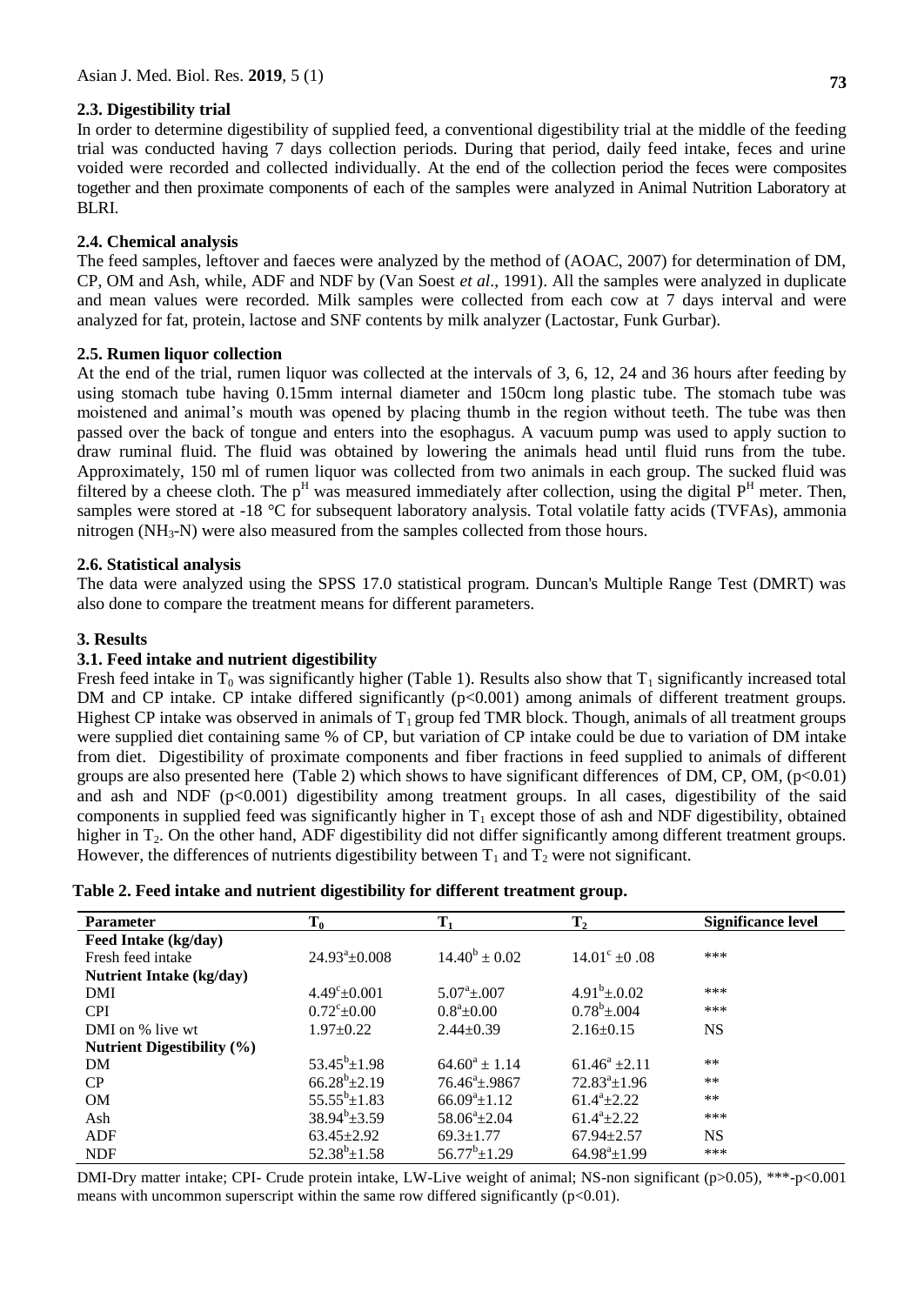#### **3.2. Milk yield and composition**

Result shows that significant differences  $(p<0.01)$  were found in milk production among treatment groups (Table 3). Highest average daily milk yield was observed in  $T_1$  group and lowest in  $T_0$  group, although there was no significant difference between  $T_1$  and  $T_2$  and between  $T_0$  and  $T_2$  groups. Fat and SNF contents were significantly different in all treatment groups. On the other hand, protein and lactose contents in milk for different treatment groups did not varied significantly. Apparently, highest milk fat was observed in  $T_2$  group, although it did differ with  $T_1$ . However, milk fat contents in  $T_1$  and  $T_2$  groups were significantly higher than  $T_0$ .

| <b>Parameter</b>     | 10                 |                       |                       | <b>Significance level</b> |
|----------------------|--------------------|-----------------------|-----------------------|---------------------------|
| <b>4.5% FCMY</b>     |                    |                       |                       |                           |
| Initial (ltr)        | $3.20 \pm 0.14$    | $3.20 \pm 0.14$       | $3.20 \pm 0.14$       | <b>NS</b>                 |
| Final (ltr)          | $3.35\pm0.10$      | $3.60 \pm 0.05$       | $3.49 \pm 0.04$       | *                         |
| Milk Composition (%) |                    |                       |                       |                           |
| Fat                  | $4.70^b \pm 0.1$   | $5.26^{\circ}$ + 0.14 | $5.28^a \pm 0.08$     | ***                       |
| Protein              | $3.92 \pm 0.04$    | $4.06 \pm 0.05$       | $4.05 \pm 0.07$       | <b>NS</b>                 |
| Lactose              | $5.65 \pm 0.05$    | $5.77 \pm 0.06$       | $5.72 \pm 0.07$       | <b>NS</b>                 |
| <b>SNF</b>           | $10.27^b \pm 0.20$ | $10.78^{\circ}$ ±0.07 | $10.74^{\circ}$ ±0.07 | *                         |

|  | Table 3. Milk yield and milk composition of different treatment groups. |  |  |
|--|-------------------------------------------------------------------------|--|--|
|  |                                                                         |  |  |

NS-non significant ( $p>0.05$ ); \*\*-p<0.01; means with uncommon superscript within the same row differed significantly ( $p<0.01$ ) [FCM=  $0.4\times$ Milk yield + ( $15\times$ milk fat in kg].

#### **3.3. Metabolic profile in cow**

Rumen environment and fermented substrates for different diets in different post feeding periods are illustrated in Table 4. The result shows that rumen  $p<sup>H</sup>$  had no significant differences (p>0.05) in different hour of fermentation in different treatment groups. Significant differences of TVFA for different diets were observed in different post feeding periods (0, 3, 6, 12, 24 and 36h). The concentration of TVFA was increasing after 3h post feeding, reached a maximum level at 12h and then reduced at 24h and increasing thereafter.  $NH_3-N$ concentrations differed significantly ( $p<0.05$ ) for diets in different periods of fermentation. The changes of NH<sub>3</sub>-N concentrations in different treatment groups were found to be decreased gradually towards 12h post feeding, but again increased and reached a maximum level at 24h and decreased thereafter.

| <b>Parameters</b>          | digestion (hour) |       | <b>Dietary treatments</b> |                | <b>Level of Significance</b> |           |
|----------------------------|------------------|-------|---------------------------|----------------|------------------------------|-----------|
|                            |                  | $T_0$ | $T_1$                     | $\mathbf{T}_2$ | <b>SEM</b>                   |           |
| P <sup>H</sup>             | 3                | 6.64  | 6.36                      | 6.45           | 2.64                         | <b>NS</b> |
|                            | 6                | 5.51  | 5.40                      | 5.54           | 2.64                         | <b>NS</b> |
|                            | 12               | 6.36  | 6.3                       | 6.41           | 2.65                         | <b>NS</b> |
|                            | 24               | 6.57  | 6.56                      | 6.54           | 2.67                         | <b>NS</b> |
|                            | 36               | 6.51  | 6.67                      | 6.59           | 2.68                         | <b>NS</b> |
| TVFA $(mM/100 \text{ ml})$ | 3                | 9.6   | 11.31                     | 9.19           | 5.98                         | $***$     |
|                            | 6                | 10.5  | 12.5                      | 11.52          | 4.56                         | $***$     |
|                            | 12               | 16.2  | 18.8                      | 17.43          | 6.80                         | $***$     |
|                            | 24               | 13.0  | 13.9                      | 15.5           | 4.69                         | $***$     |
|                            | 36               | 15.5  | 19.5                      | 18.5           | 6.87                         | $***$     |
| $NH_3-N$ (g/100ml)         | 3                | 14.9  | 15.1                      | 13.8           | 5.53                         | *         |
|                            | 6                | 11.6  | 12.6                      | 11.7           | 4.53                         | *         |
|                            | 12               | 9.36  | 10.7                      | 9.80           | 3.84                         | *         |
|                            | 24               | 17.01 | 21.64                     | 22.90          | 8.86                         | $\ast$    |
|                            | 36               | 11.05 | 14.15                     | 11.73          | 3.66                         | *         |

|  |  |  | Table 4. Rumen fermentation parameters in different treatment groups according to different hours. |
|--|--|--|----------------------------------------------------------------------------------------------------|
|  |  |  |                                                                                                    |

\*\*-p<0.01,\*-p<0.05 NS-non significant (p>0.05); means with uncommon superscript within the same row differed significantly (p<0.01).

#### **4. Discussion**

DM and CP intakes were significantly higher in T<sub>1</sub> which agreed well with (Lailer *et al.*, 2010; Sehgal and Jha, 2008). They stated that  $T_1$  significantly improves DM intake. This results also corroborated with the findings of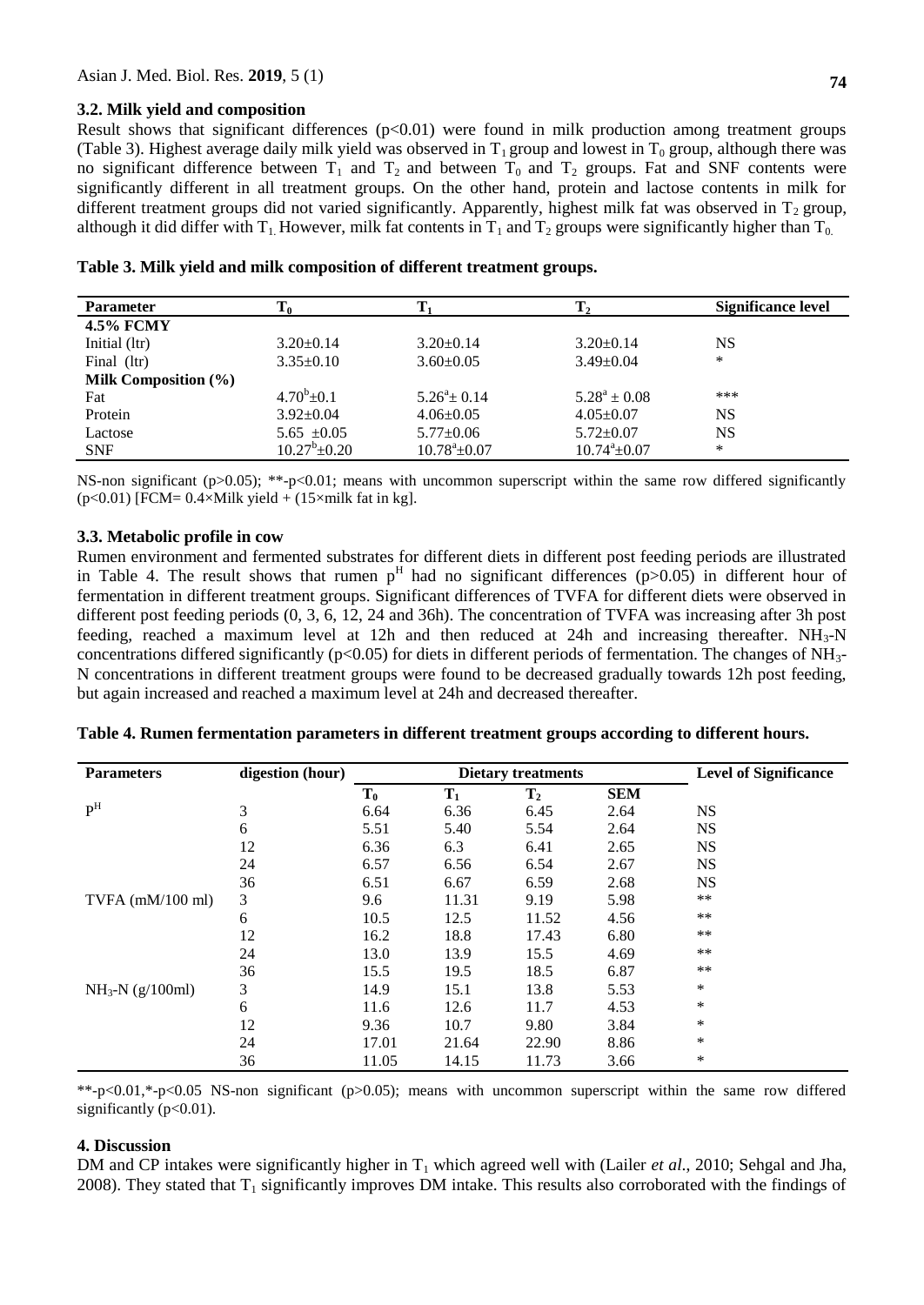(Verma *et al*., 1996; Sharma *et al*., 2010; Bargo *et al*., 2002). (Kolver *et al*., 1998) compared the nutrients intake in high producing Holstein cows consuming pasture or TMR and found that dry matter intake in grazing cows was lower than that of cows fed on TMR which coincided by our study. In another experiment, (Pandya *et al*., 2005) studied on the performances of crossbred heifers with wheat straw based complete feed and found higher DM intake in all TMR groups over the conventional system of feeding. They indicated that palatability and small particle sizes of total mixed rations resulted in increased DM intake. Devries and Gill (2012) also observed increased DM intake from molasses-based liquid TMR in lactating cows. This results are in accordance with Chander (2011) and Khan *et al*. (2010) as they reported that the feeding of total mixed ration in the form of pellets increased the dry matter and CP intake as compared to conventional feeding system (feeding roughage and concentrate separately). Pachauri *et al*. (2010) observed that wheat straw based total mixed ration and urea ammoniated based total mixed ration increased the dry matter, DCP intake as compared to feeding of wheat straw and concentrate fed separately (conventional feeding) which also conforms to this study. Sharma *et al*. (2010) conducted to discern the effect of feeding complete ration as mash or block form in comparison to conventional feeding system on feed intake, growth, nutrient utilization in growing crossbred female calves for a period of 90 days and observed DM/kg W<sup>0.75</sup> and DCP intake (g/kg W<sup>0.75</sup>) to be significantly higher in mash group in comparison to conventional feeding system and also with complete feed in block form. Their results partially contradict with our study which could be due to different genotype, environment or feed ingredients in TMR. Milk production of cows fed TMR was significantly higher than cows of conventional feeding. This result is coincided with the findings of Lailer *et al*. (2010). The result also agreed with Walli (2015) who conducted an experiment with straw based densified TMR block and got a positive effect on milk production. Bargo *et al*. (2002) studied performance of milking cows feeding with three different diets viz. pasture plus concentrate, pasture plus partial TMR and TMR (non-pasture) and found significant difference on milk yield and highest milk yield observed in fed only TMR. This findings also imitating with the study of O'Neil *et al*. (2011) who concluded that cows offered TMR had higher milk yield, solids-corrected milk yield, as compared to those fed ryegrass. Hundal *et al*. (2004) conducted an experiment with densified TMR block and found no significant changes for milk yield which is contradicted with this study. This contradiction may be due to difference of breed, formulation of feed, feed ingredients, stage of lactation, environment etc. Fat and SNF contents in milk of cows fed TMR were significantly higher than cows fed conventional feeding. This finding agreed well with the Bargo *et al*. (2002) and White *et al*. (2001) who reported that cows fed on TMR had higher total milk fat percentage than those grazed on pasture. Gaafer *et al*. (2011) observed that the milk fat, lactose, SNF and total solids were highest in cow fed with TMR which corresponds with this study. Our results also coincided with the findings of O'Neil *et al*. (2011) who concluded that cows offered TMR had higher fat and protein yield as compared to those fed ryegrass. It is evident that there are lots of genetic and non-genetic factors responsible for variability of milk composition like breed, heredity, dietary regime, time and frequency of milking, season etc. Konka *et al*. (2015) conducted an experiment with three different crop residues based complete rations (crop residue and concentrate with ratio of 60:40 in buffalo at India) and found significant difference of *in vitro* DM digestibility. This result was also similar with the findings of Lailer *et al*. (2010) and Sehgal and Jha (2008) who described that densified TMR block significantly improves DM digestibility. Shojaeian and Thakur (2007) reported that the increase DM digestibility appeared to be associated with higher NDF digestibility which confirms by this study. Hundal *et al*. (2004) observed that the digestibility of organic matter and neutral detergent fibre was higher  $(P \le 0.05)$  in the animals fed with TMR as compared to conventional feeding system which is coincided with this study. Williams and Christian (1959) reported no corresponding changes in rumen p<sup>H</sup> value in different treatment groups. The results of total volatile fatty acids (TVFA) as obtained in present study are highly corrugated with the findings of Reid *et al.* (1957). The concentration level of TVFA depends on ruminal microbial activity, hydrolysis of protein and NPN (Venkanna *et al*., 1997). TVFA production is an indicator of carbohydrate digestion especially the crude fiber (Girdhar and Balaraman, 2005). The changes of  $NH<sub>3</sub>-N$  concentrations in different treatment groups were found to be decreased gradually towards 12h post feeding, but again increased and reached a maximum level at 24h and decreased thereafter. According to Carvalho *et al.* (1997) the reduction in ruminal  $NH<sub>3</sub>-N$  concentration can be explained by the increase in energy availability in the rumen, allowing higher use of ammonia for microbial growth, with consequent reduction in ammonia loss due to synchronization in the carbohydrates and protein degradation.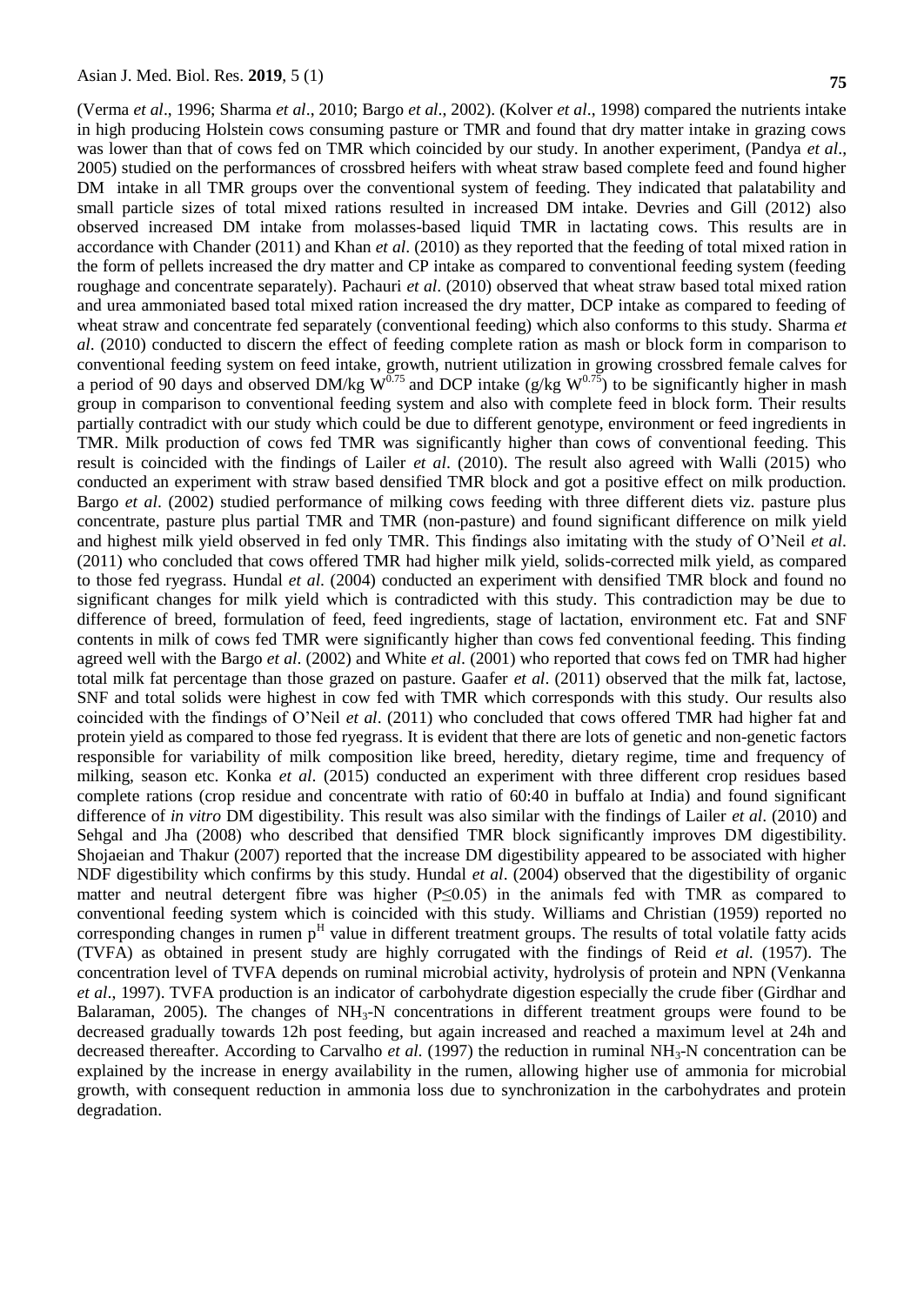### **5. Conclusions**

Maize stover is a potential crop residue which may be used as an alternative roughage source for livestock feeding during scarcity period. Based on the findings of this study, it may be concluded that, Maize stover based total mixed ration (50:50) can be substituted for conventional feeding as a diet for milking cow.

#### **Acknowledgements**

The authors are so much grateful to Fodder Research and Development Project of Bangladesh Livestock Research Institute for giving fund to conduct this research.

### **Conflict of interest**

None to declare.

### **Reference**

- AOAC, 2007. Official methods of Analysis, 18th edn. Association of Official Analytical chemists, Washington DC, USA.
- Bargo F, LD Muller, JE Delahoy and TW Cassidy, 2002. Performance of high producing dairy cows with three different feeding systems combining pasture and total mixed rations. J. Dairy Sci., 85: 2960-2975.
- Carvalho AS, 1997. Ammonia nitrogen determination in plant material. Netherlands J. Agri., 22:3-5.
- Coppock CE, DL Bath and B Harris Jr, 1981. From feeding to feeding systems*.* J. Dairy Sci., 64: 1230–1249.
- Chander M, 2011. Chaff cutters and fodder chaffing: A simple technology worth adoption. In H.P.S. Makkar, ed. Proceedings of FAO E- Conference on, Successes and failures with animal nutrition practices and technologies in developing countries. pp. 133–136.
- DeVries TJ and RM Gill, 2012. Adding liquid feed to a total mixed ration reduces feed sorting behavior and improves productivity of lactating dairy cows. J. Dairy Sci., 95: 2648-2655.
- Gaafer MA, MA Hamed, A Halim, ED Mohi, FA Kotob, EL Reidy and IM Bassiouni, 2011. Productive and reproductive performances of lactating cows and buffaloes fed Total mixed ration. Philipp. J. Vet. Anim. Sci., 37: 131-142.
- Girdhar N and N Balaraman, 2005. Feeding of maize fodder based total mixed ration having different levels of energy and protein to lactating crossbred cows. Indian J. Dairy Sci., 61: 435-440.
- Hundal JS, RP Gupta, M Wadhwa and MPS Bakshi, 2004. Effect of feeding total mixed ration on the productive performance of dairy cattle*.* Anim. Nutr. Feed Technol., 4: 179-186.
- Khan SR, SK Singh and V Mudgal, 2010. Effect of feeding complete rations on the performance of lactating crossbred cow. Ind. J. Anim. Nutr., 27: 261-264.
- Kolver ES and LD Muller, 1998. Performance and nutrient intake of high producing Holstein cows consuming pasture or a total mixed ration. J. Dairy Sci., 81:1403–1411.
- Konka RK, SK Dhullipalla, VR Jampala, R Arunachalam, EP Pagdala and RR Elinen, 2015. Evaluation of crop residue based complete rations through in vitro digestibility. J. Adv. Vet. Anim. Res., 2: 64-68.
- Lailer PC, SS Dahiya, L Madan and D Lal, 2010. Effect of complete feed blocks on growth performance of Murrah male calves. Indian J. Anim. Nutr., 27: 220-223.
- Maekawa M, KA Beauchemin and DA Christensen, 2002. Effect of concentrates level and feeding management on chewing activities, saliva production and ruminal pH of lactating dairy cows. J. Dairy Sci., 85: 1165 - 1175.
- O'Neil BF, MH Deighton, BM O'Loughlin, FJ Mulligan, TM Boland, M O'Donovan and E Lewis, 2011. Effects of a perennial ryegrass diet or total mixed ration diet offered to spring-calving Holstein-Friesian dairy cows on methane emissions, dry matter intake, and milk production. J. Dairy Sci., 94: 1941-51**.**
- Pachauri SK, SK Singh and V Mudgal, 2010. Effect of Feeding Wheat straw and urea ammoniated wheat straw based total mixed rations on the performance of female crossbred calves*.* Ind. J. Anim. Nutr., 27: 73-76
- Pandya PR, RS Gupta, PM Talpada, GR Patel and MC Desai, 2005. Effect of complete feeds based on wheat straw and *Prosopis julifora* pods on growth and reproductive performance of growing crossbred heifers. Ind. J. Anim. Sci., 75: 56-59.
- Rao KA, R Kishorek and DS Kumar, 2014. Growth performances ram lambs fed different roughage based total mixed rations. Indian j. Anim. Nutr., 2:121-127**.**
- Reid RL, JP Hogan and PK Briggs, 1957. The effect of diet on individual volatile fatty acids in the rumen of sheep, with particular reference to the effect of low rumen pH and adaptation on high starch diets. Aust. J. Agr. Res., 8: 691-710.